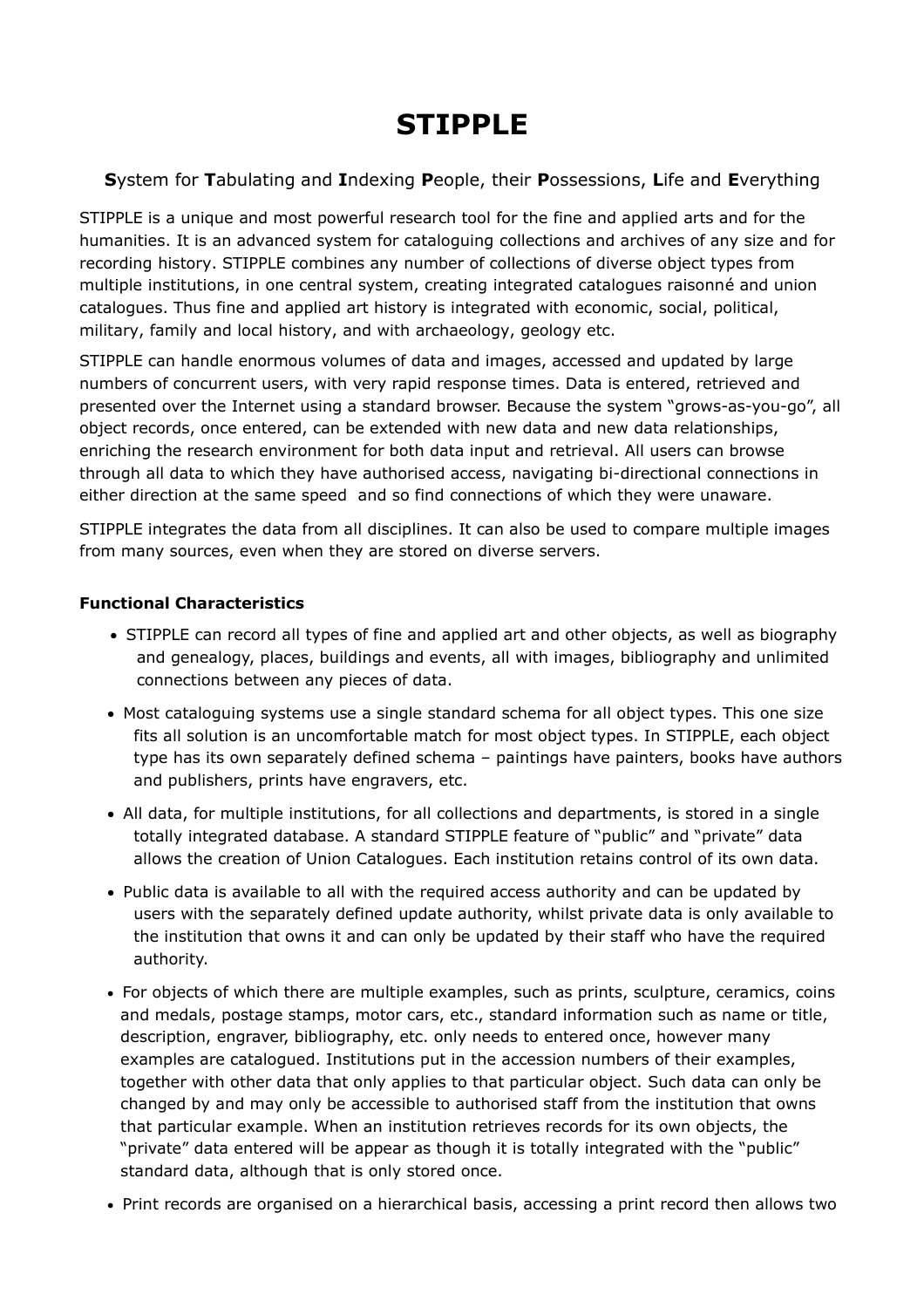options – access to records of the states and then to impressions with accession numbers help by multiple institutions or access to impressions and then to their states.

- · Any object, including prints, can be accessed directly by accession number in records for each collection, irrespective of the type of object.
- · For such "multiple" objects, the level of scholarship is not limited to one museum's staff but is the result of the combined knowledge of all contributors. If one museum has, say, Rembrandt etchings which it has catalogued with references, and another institution, also with Rembrandt etchings, puts up references to a newly published reference book, the records of the first museum's prints will automatically inherit the new data, even though the records of their prints have not been changed.
- · Thus STIPPLE can "learn and grow".
- · All institutions can share biographical records, records in the gazetteer, bibliographic references etc., much reducing research and data entry costs.
- · All bibliographic references are displayed in the date sequence of the source material, showing how scholarship has progressed; in addition, the citations taken from the source can be displayed in reference number (e.g. page number, catalogue number) sequence, so that, for instance, Rembrandt etchings can be viewed in the sequence of their various catalogues, such as Gersaint, Daulby, Bartsch, Wilson, Hind, Hollstein, etc..
- · STIPPLE can handle multiple versions of personal and other names. Controlled authorisation lists of the names of people, places, etc. ensure that only one particular name is used as a standard. These can only be updated by those with adequate authority.
- · STIPPLE has a synonym facility for all record types that allows records to be accessed through alternative names. These all lead to the accepted standard names in authority lists, etc.
- · STIPPLE ensures a consistent look and feel across all departments and disciplines.
- · The user interface is quite separate from the data so that there can be multiple "views" of the same data, each defined in the database rather than in programs. This could be for labels for an exhibition or with rather more detail for an exhibition catalogue or for a special view of some part of the data for education and outreach purposes.
- · STIPPLE can store unlimited levels of hierarchy, ideal for ontology and taxonomy.

## **Cataloguing**

- · When STIPPLE is used by multiple institutions and collectors, all their objects will be catalogued to the same standards.
- · An audit trail records who changed every single piece of data so that high cataloguing standards can be maintained.
- · As new cataloguing requirements arise, STIPPLE can be changed very quickly, generally without any programming and without shutting down the system.

### **Organisational Characteristics**

· STIPPLE can be used by institutions and individuals on a project-by-project basis. These projects may be of any size: a small specialised study undertaken by a single person; a larger undertaking by a group, perhaps in multiple locations around the world.